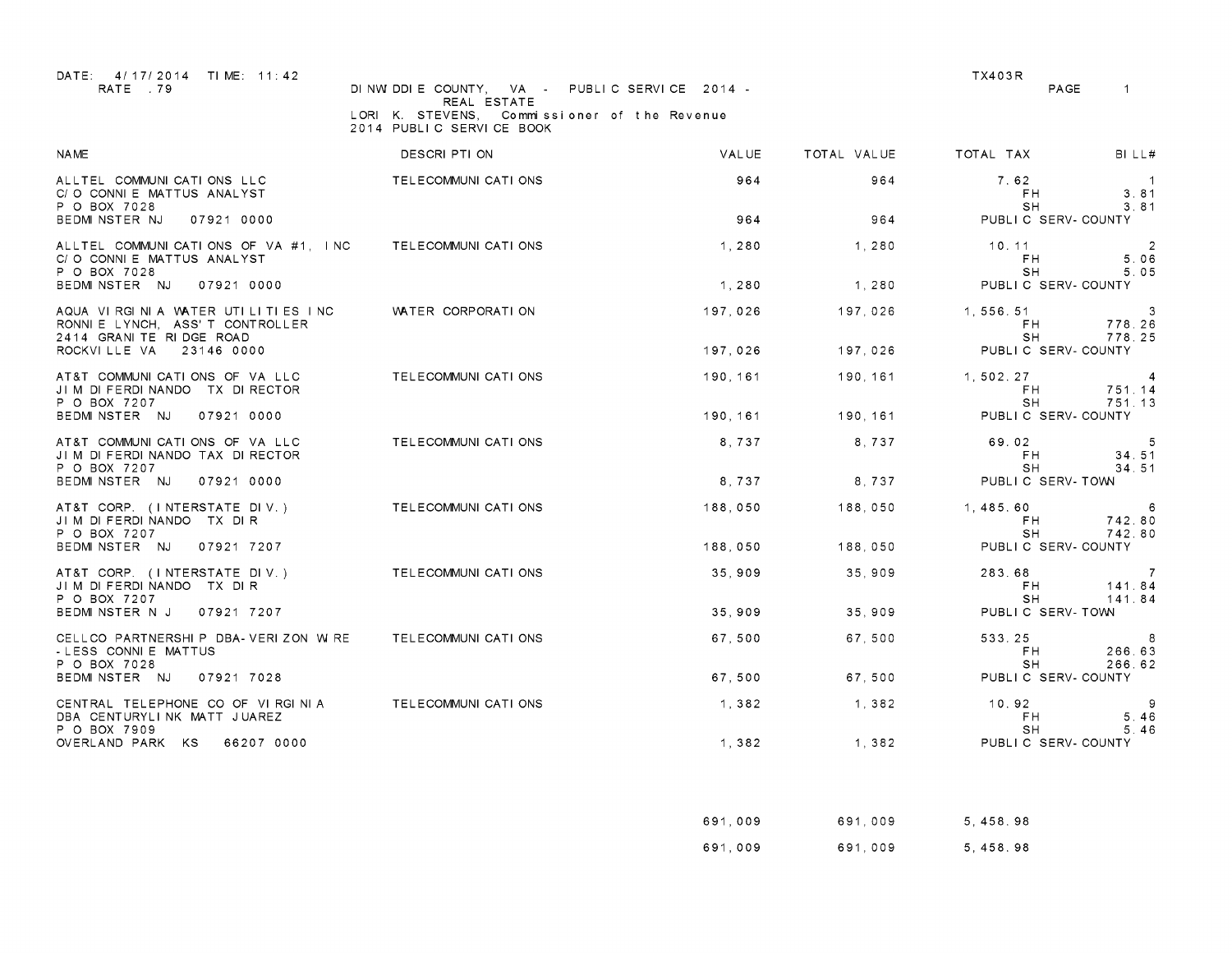| DATE: 4/17/2014 TIME: 11:42<br>RATE 79                                                       | DINWIDDIE COUNTY, VA - PUBLIC SERVICE 2014 -                                               |             |             | TX403R                          | PAGE<br>2                                     |
|----------------------------------------------------------------------------------------------|--------------------------------------------------------------------------------------------|-------------|-------------|---------------------------------|-----------------------------------------------|
|                                                                                              | REAL ESTATE<br>LORI K. STEVENS,<br>Commissioner of the Revenue<br>2014 PUBLIC SERVICE BOOK |             |             |                                 |                                               |
| <b>NAME</b>                                                                                  | DESCRI PTI ON                                                                              | VAL UE      | TOTAL VALUE | TOTAL TAX                       | BILL#                                         |
| MARK FEHLIG DIR S & L TX<br>200 CIVIC CENTER DRIVE                                           | COLUMBIA GAS OF VA, INC COLUMBUS GAS CORP & PIPELINE DIST CORP                             | 2.864.328   | 2, 864, 328 | 22, 628. 19<br>FH.<br>SH        | 10<br>11, 314, 10<br>11, 314, 09              |
| COLUMBUS OH<br>43215 0000                                                                    |                                                                                            | 2, 864, 328 | 2, 864, 328 |                                 | PUBLIC SERV-COUNTY                            |
| COLUMBIA GAS TRANSMISSION CORP<br>ATTN MARK FEHLING, DIRECTOR<br>200 CIVIC CENTER DR 6TH FLR | GAS PIPE LINE INTERSTATE                                                                   | 2.194.816   | 2.194.816   | 17.339.05<br>F H<br>SH.         | 11<br>8,669.53<br>8.669.52                    |
| COLUMBUS OH<br>43215 0000                                                                    |                                                                                            | 2, 194, 816 | 2, 194, 816 |                                 | PUBLIC SERV-COUNTY                            |
| CSX TRANSPORTATION, INC.<br>KERRY G CARNAHAN DIR PROP TAX<br>500 WATER STREET (J910)         | RAILROAD COMPANIES                                                                         | 4,584,647   | 4,584,647   | 36, 218, 71<br>FH.<br>SH.       | $\overline{12}$<br>18, 109. 36<br>18, 109, 35 |
| JACKSONVILLE FL<br>32202 0000                                                                |                                                                                            | 4,584,647   | 4,584,647   |                                 | PUBLIC SERV-COUNTY                            |
| INTELLIFIBER NETWORKS INC<br>P O BOX 54288<br>LEXI NGTON KY                                  | TELECOMMUNICATIONS                                                                         | 8.901       | 8.901       | 70.32<br>FH.<br>SH              | 13<br>35.16<br>35.16                          |
| 40555 0000                                                                                   |                                                                                            | 8,901       | 8,901       |                                 | PUBLIC SERV-COUNTY                            |
| LEVEL 3 COMMUNICATIONS LLC<br>GEORGE CARR SR MGR PROP TX<br>1025 ELDORADO BLVD               | TELECOMMUNI CATI ONS                                                                       | 1,942,966   | 1,942,966   | 15, 349. 43<br>FH.<br>SH.       | 14<br>7,674.72<br>7.674.71                    |
| BROOMFIELD CO<br>80021 0000                                                                  |                                                                                            | 1.942.966   | 1.942.966   |                                 | PUBLIC SERV-COUNTY                            |
| LEVEL 3 COMMUNICATIONS LLC<br>GEORGE CARR SR MGR PROP TX<br>1025 ELDORADO BLVD               | TELECOMMUNI CATI ONS                                                                       | 16,293      | 16,293      | 128.71<br>F <sub>H</sub><br>SH. | 15<br>64.36<br>64.35                          |
| BROOMFIELD CO 80021 0000                                                                     |                                                                                            | 16,293      | 16,293      | PUBLIC SERV-TOWN                |                                               |
| MCI METRO ACCESS TRANS SERVICES OF<br>C/O ROBERT GARRINGER<br>P O BOX 152206                 | TELECOMMUNICATIONS                                                                         | 6.516       | 6.516       | 51.48<br>F <sub>H</sub><br>SH.  | 16<br>25.74<br>25.74                          |
| I RVI NG TX 75015 2206                                                                       |                                                                                            | 6,516       | 6,516       |                                 | PUBLIC SERV-COUNTY                            |
| MCI WORLDCOM NETWORK SERVICES INC<br>C/O ROBERT GARRINGER<br>P O BOX 152206                  | TELECOMMUNICATIONS                                                                         | 456,438     | 456,438     | 3,605.86<br>FH.<br>SH.          | 17<br>1,802.93<br>1,802.93                    |
| I RVI NG TX 75015 2206                                                                       |                                                                                            | 456,438     | 456, 438    |                                 | PUBLIC SERV-COUNTY                            |
| MCI WORLDCOM NETWORK SERVICES INC<br>C/O ROBERT GARRINGER<br>P O BOX 152206                  | TELECOMMUNI CATI ONS                                                                       | 8,302       | 8,302       | 65.59<br>F <sub>H</sub><br>SH   | 18<br>32.80<br>32.79                          |
| I RVI NG TX 75015 2206                                                                       |                                                                                            | 8,302       | 8, 302      | PUBLIC SERV-TOWN                |                                               |

| 12,083,207 | 12,083,207 | 95.457.34   |
|------------|------------|-------------|
| 12,083,207 | 12,083,207 | 95, 457. 34 |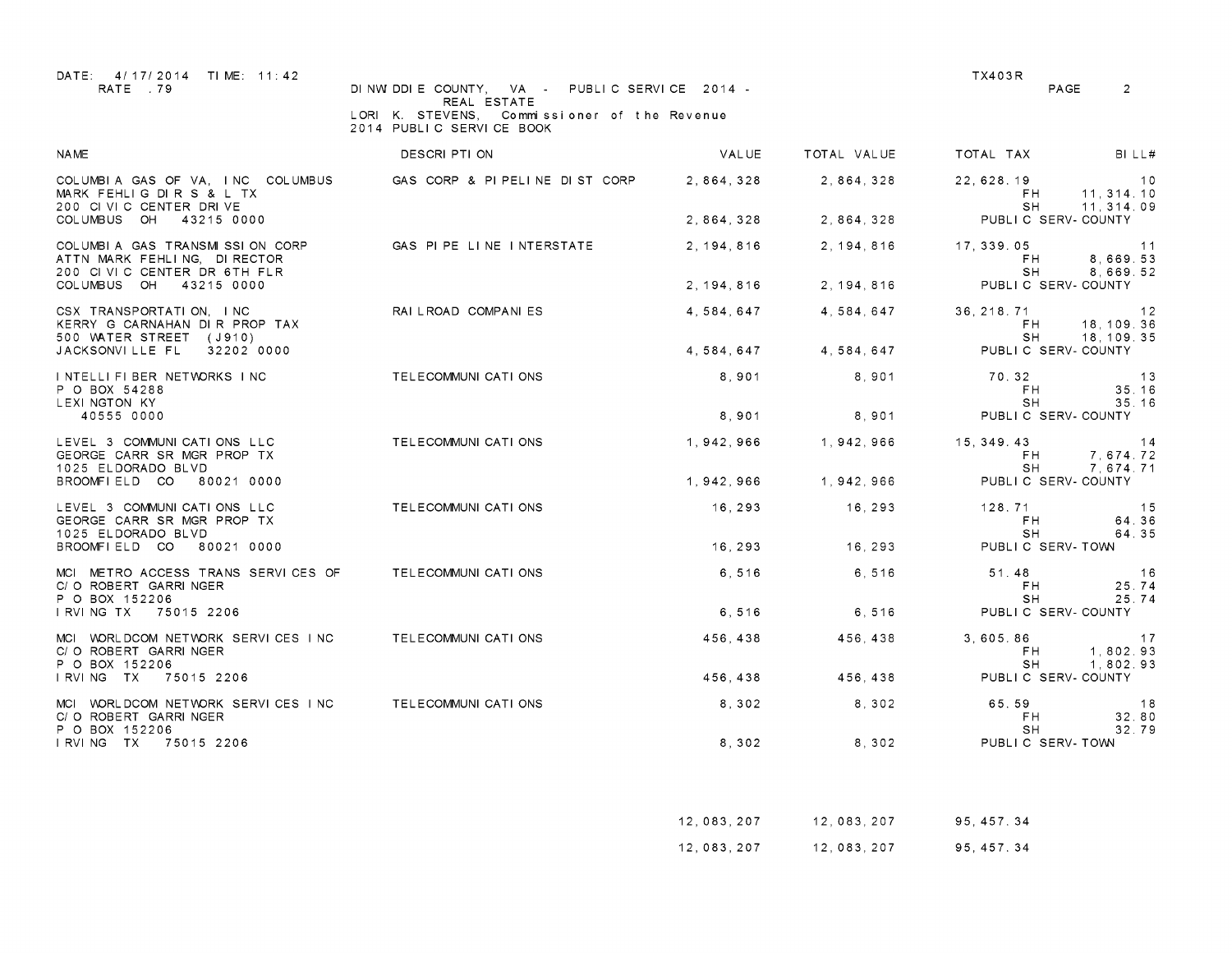| DATE: 4/17/2014 TIME: 11:42<br>RATE 79                                                     | DINWIDDIE COUNTY, VA -                                                                     | PUBLIC SERVICE 2014 - |              | <b>TX403R</b><br>PAGE              | 3                              |
|--------------------------------------------------------------------------------------------|--------------------------------------------------------------------------------------------|-----------------------|--------------|------------------------------------|--------------------------------|
|                                                                                            | REAL ESTATE<br>LORI K. STEVENS,<br>Commissioner of the Revenue<br>2014 PUBLIC SERVICE BOOK |                       |              |                                    |                                |
| <b>NAME</b>                                                                                | DESCRI PTI ON                                                                              | VALUE                 | TOTAL VALUE  | TOTAL TAX                          | BILL#                          |
| NEW CINGULAR W RELESS PCS LLC<br>C/O JAIME GAYFIELD<br>909 CHESTNUT ST RM 36-M-1           | TELECOMMUNI CATI ONS                                                                       | 1, 281, 632           | 1, 281, 632  | 10, 124, 89<br>FH.<br>SH.          | - 19<br>5,062.45<br>5.062.44   |
| ST LOUIS MO<br>63101 0000                                                                  |                                                                                            | 1.281.632             | 1, 281, 632  | PUBLIC SERV-COUNTY                 |                                |
| NEW CINGULAR W RELESS PCS LLC<br>C/O JAIME GAYFIELD<br>909 CHESTNUT ST RM 36-M-1           | TELECOMMUNI CATI ONS                                                                       | 3.120                 | 3.120        | 24.65<br>F <sub>H</sub><br>SH      | 20<br>12.33<br>12.32           |
| ST LOUIS MO<br>63101 0000                                                                  |                                                                                            | 3, 120                | 3, 120       | PUBLIC SERV-TOWN                   |                                |
| NEXTEL COMM OF THE MID-ATLANTIC INC<br>ANTHONY MOORE PROP TAX ANALYST<br>P O BOX 7911      | TELECOMMUNI CATI ONS                                                                       | 119,160               | 119,160      | 941.36<br>F <sub>H</sub><br>SH     | -21<br>470.68<br>470.68        |
| OVERLAND PARK KS<br>66207 0911                                                             |                                                                                            | 119.160               | 119,160      | PUBLIC SERV-COUNTY                 |                                |
| NORFOLK & WESTERN RAILWAY COMPANY<br>NORFOLK SOUTHERN CORPORATION<br>110 FRANKLIN ROAD S E | RAI L ROAD COMPANY                                                                         | 22, 432, 958          | 22.432.958   | 177.220.37<br>FH.<br>SH.           | 22<br>88,610.19<br>88, 610. 18 |
| ROANOKE VA<br>24042 0028                                                                   |                                                                                            | 22, 432, 958          | 22, 432, 958 | PUBLIC SERV-COUNTY                 |                                |
| PETERSBURG CELLULAR DBA VERIZON<br>CONNIE MATTUS, ANALYST<br>P O BOX 7028                  | TELECOMMUNICATIONS                                                                         | 3, 362, 697           | 3, 362, 697  | 26, 565, 31<br>FH.<br>SH           | 23<br>13, 282. 66<br>13.282.65 |
| BEDMINSTER NJ<br>07921 0000                                                                |                                                                                            | 3.362.697             | 3.362.697    | PUBLIC SERV-COUNTY                 |                                |
| PRINCE GEORGE ELECTRIC COOPERATIVE<br>WAVERLY-M DALE BRADSHAW CEO<br>P O BOX 168           | ELECTRIC LIGHT & POWER CORP                                                                | 1, 123, 181           | 1, 123, 181  | 8.873.13<br>FH.<br><b>SH</b>       | 24<br>4, 436.57<br>4.436.56    |
| WAVERLY VA<br>23890 0168                                                                   |                                                                                            | 1, 123, 181           | 1, 123, 181  | PUBLIC SERV-COUNTY                 |                                |
| RCTC WHOLESALE CORPORATION<br>CONNIE MATTUS ANALYST<br>P O BOX 7028                        | TELECOMMUNI CATI ONS                                                                       | 2, 275                | 2.275        | 17.97<br>FH.<br>SΗ                 | 25<br>8.99<br>8.98             |
| BEDMINSTER NJ<br>07921 0000                                                                |                                                                                            | 2.275                 | 2, 275       | PUBLIC SERV-COUNTY                 |                                |
| SOUTHSI DE ELECTRIC COOPERATIVE<br>CREWE-JEFFREY F EDWARDS PRES<br>P O BOX 7               | ELECTRIC LIGHT & POWER CORP                                                                | 23.211.516            | 23.211.516   | 183.370.98<br>F <sub>H</sub><br>SH | 26<br>91.685.49<br>91, 685, 49 |
| CREWE VA<br>23930 0000                                                                     |                                                                                            | 23, 211, 516          | 23, 211, 516 | PUBLIC SERV-COUNTY                 |                                |
| SPRINT COMMUNICATIONS COMPANY LP<br>P O BOX 12913<br>SHAWNEE MISSION KS                    | TELECOMMUNI CATI ONS                                                                       | 243,529               | 243, 529     | 1,923.88<br>FH.<br>SH              | 27<br>961.94<br>961.94         |
| 66282 2913                                                                                 |                                                                                            | 243, 529              | 243,529      | PUBLIC SERV-COUNTY                 |                                |

| 51,780,068 | 51,780,068 | 409,062.54 |
|------------|------------|------------|
| 51,780,068 | 51,780,068 | 409,062.54 |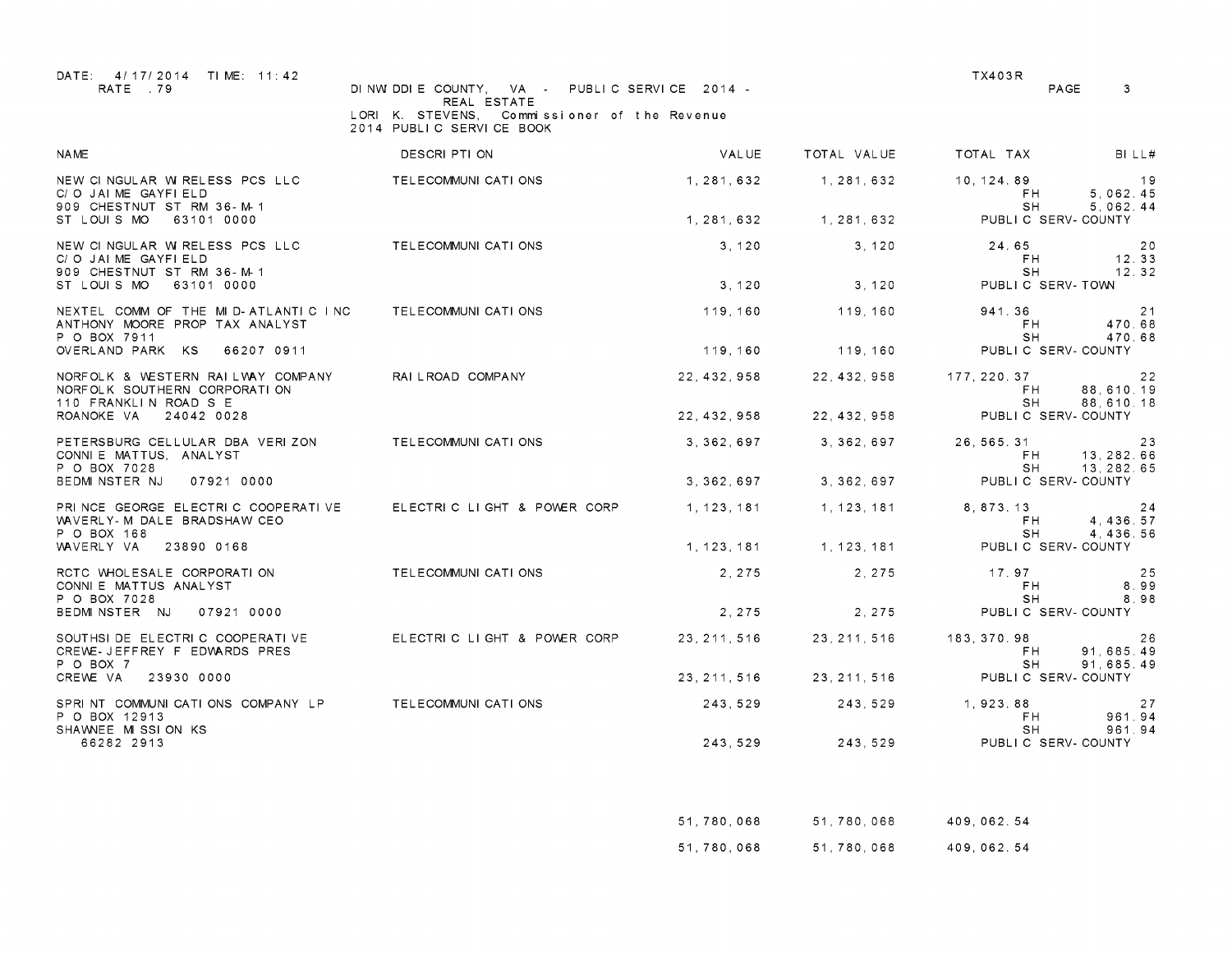| DATE: 4/17/2014 TIME: 11:42<br>RATE .79                                                               | DINWIDDIE COUNTY, VA - PUBLIC SERVICE 2014 -                                               |              |              | TX403R                     | PAGE<br>4                          |
|-------------------------------------------------------------------------------------------------------|--------------------------------------------------------------------------------------------|--------------|--------------|----------------------------|------------------------------------|
|                                                                                                       | REAL ESTATE<br>LORI K. STEVENS.<br>Commissioner of the Revenue<br>2014 PUBLIC SERVICE BOOK |              |              |                            |                                    |
| <b>NAME</b>                                                                                           | DESCRI PTI ON                                                                              | VALUE        | TOTAL VALUE  | TOTAL TAX                  | BILL#                              |
| SPRINTCOM INC DBA SPRINT PCS<br>C/O ANTHONY MOORE PROP TX DEPT<br>P O BOX 12913                       | TELECOMMUNI CATI ONS                                                                       | 1, 187, 857  | 1, 187, 857  | 9, 384.07<br>FH.<br>SH     | 28<br>4,692.04<br>4.692.03         |
| SHAWNEE MISSION KS<br>66282 2913                                                                      |                                                                                            | 1, 187, 857  | 1, 187, 857  |                            | PUBLIC SERV-COUNTY                 |
| T-MOBILE LICENSE LLC<br>MARTHA JACKLE-LAGERVALL MGR<br>12920 SE 38TH ST                               | TELECOMMUNI CATI ONS                                                                       | 355, 344     | 355.344      | 2.807.22<br>FH.<br>SH.     | 29<br>1,403.61<br>1, 403, 61       |
| BELLEVUE WA<br>98006 0000                                                                             |                                                                                            | 355, 344     | 355, 344     |                            | PUBLIC SERV-COUNTY                 |
| TW TELECOM OF VIRGINIA LLC<br>C/O DAVID R SCHMITZ, TAX MNGR<br>10475 PARK MEADOWS DRIVE               | TELECOMMUNICATIONS                                                                         | 7.920        | 7.920        | 62.57<br>FH.<br>SH.        | 30<br>31.29<br>31.28               |
| LI TTLETON. CO 80124 0000                                                                             |                                                                                            | 7,920        | 7,920        |                            | PUBLIC SERV-COUNTY                 |
| VERIZON SOUTH INC<br>C/O DUFF AND PHELPS<br>P O BOX 2749                                              | TELECOMMUNI CATI ONS                                                                       | 103.090      | 103.090      | 814.41<br>FH.<br>SH        | 31<br>407.21<br>407.20             |
| ADDI SON TX<br>75001 0000                                                                             |                                                                                            | 103,090      | 103,090      |                            | PUBLIC SERV-COUNTY                 |
| VERIZON VIRGINIA INC<br>C/O DUFF AND PHELPS<br>P O BOX 2749                                           | TELECOMMUNI CATI ONS                                                                       | 10.326.561   | 10.326.561   | 81.579.83<br>FH.<br>SH     | 32<br>40,789.92<br>40,789.91       |
| ADDI SON TX<br>75001 0000                                                                             |                                                                                            | 10, 326, 561 | 10, 326, 561 |                            | PUBLIC SERV-COUNTY                 |
| VERIZON VIRGINIA INC<br>C/O DUFF AND PHELPS<br>P O BOX 2749                                           | TELECOMMUNI CATI ONS                                                                       | 603,909      | 603,909      | 4,770.88<br>FH.<br>SH      | 33<br>2, 385.44<br>2.385.44        |
| ADDI SON TX<br>75001 0000                                                                             |                                                                                            | 603.909      | 603.909      |                            | PUBLIC SERV-TOWN                   |
| VIRGINIA ELECTRIC & POWER COMPANY<br>RI CHMOND- JIM WAGNER PROP TAX<br>701 E CARY ST TAX DEPT 17/OJRP | ELECTRIC LIGHT & POWER CORP                                                                | 69, 993, 193 | 69, 993, 193 | 552, 946. 22<br>FH.<br>SH. | 34<br>276, 473. 11<br>276, 473. 11 |
| RI CHMOND VA<br>23219 0000                                                                            |                                                                                            | 69, 993, 193 | 69, 993, 193 |                            | PUBLIC SERV-COUNTY                 |
| VIRGINIA ELECTRIC & POWER COMPANY<br>RICHMOND-JIM WAGNER PROP TAX<br>701 E CARY ST TAX DEPT 17/OJRP   | ELECTRIC LIGHT & POWER CORP                                                                | 552,404      | 552, 404     | 4, 363, 99<br>FH.<br>SH    | 35<br>2, 182.00<br>2.181.99        |
| 23219 0000<br>RI CHMOND VA                                                                            |                                                                                            | 552,404      | 552,404      |                            | PUBLIC SERV-TOWN                   |
| VIRGINIA RSA 6 CELLULAR LTD PARTNER<br>STEVEN C HIGHLAND TAX VP<br>P O BOX 1990                       | TELECOMMUNI CATI ONS                                                                       | 346, 251     | 346, 251     | 2,735.38<br>FH.<br>SH.     | 36<br>1, 367.69<br>1, 367, 69      |
| WAYNESBORO VA<br>22980 7590                                                                           |                                                                                            | 346, 251     | 346, 251     |                            | PUBLIC SERV-COUNTY                 |

| 83, 476, 529 | 83, 476, 529 | 659.464.57   |
|--------------|--------------|--------------|
| 83, 476, 529 | 83.476.529   | 659, 464. 57 |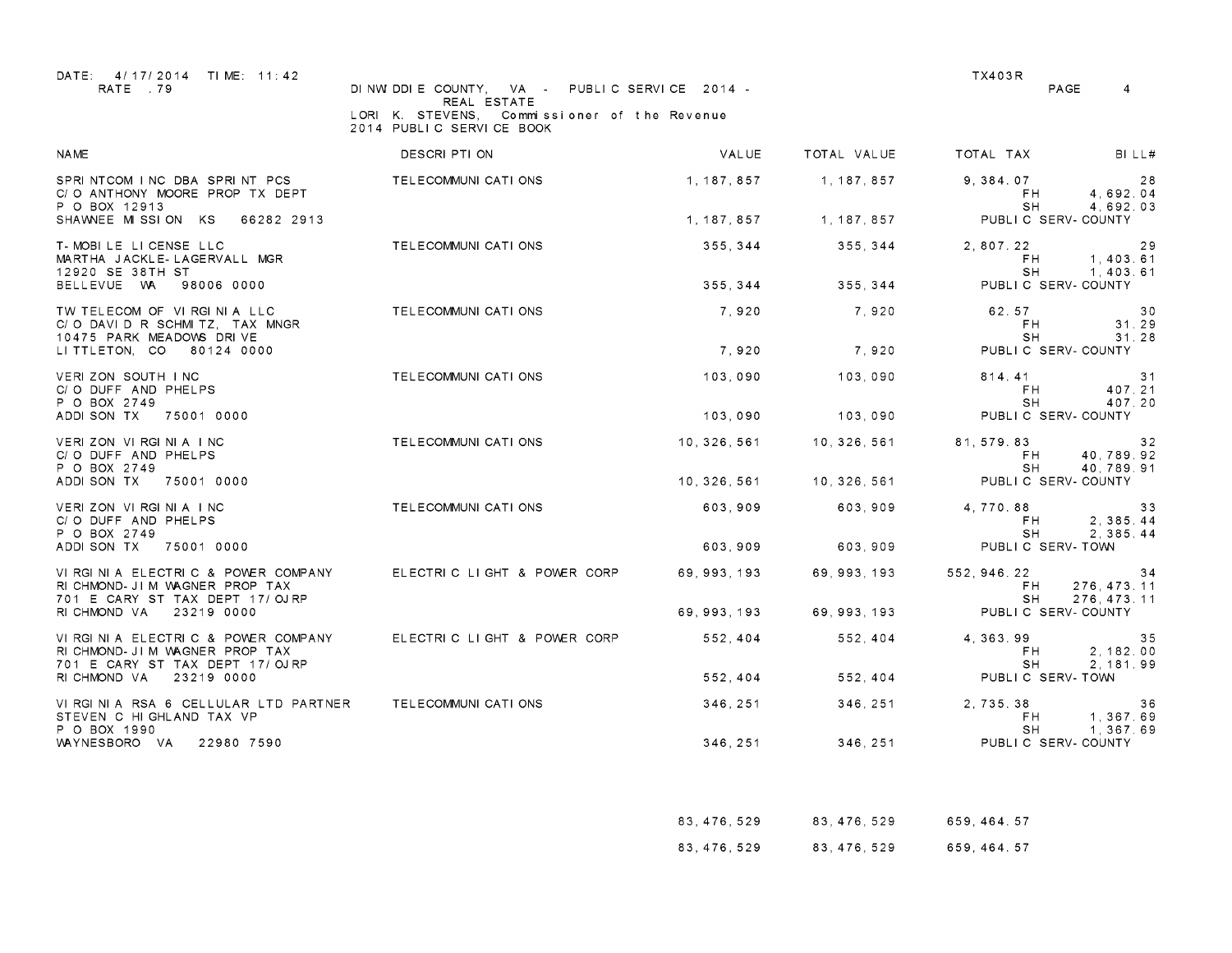| TIME: 11:42<br>DATE:<br>4/17/2014<br>RATE 79                                                                       | DINWIDDIE COUNTY. VA PUBLIC SERVICE 2014 -<br>REAL ESTATE<br>LORI K. STEVENS.<br>Commissioner of the Revenue<br>2014 PUBLIC SERVICE BOOK |                             |                             | <b>TX403R</b>                                                         | 5<br>PAGE                  |
|--------------------------------------------------------------------------------------------------------------------|------------------------------------------------------------------------------------------------------------------------------------------|-----------------------------|-----------------------------|-----------------------------------------------------------------------|----------------------------|
| <b>NAME</b>                                                                                                        | DESCRI PTI ON                                                                                                                            | VAL UE                      | TOTAL VALUE                 | TOTAL TAX                                                             | BI LL#                     |
| W NDSTREAM KDL-VA INC<br>P O BOX 2629<br>75001 0000<br>ADDI SON TX                                                 | TELECOMMUNI CATI ONS                                                                                                                     | 278.520                     | 278.520                     | 2.200.31<br>FH<br><b>SH</b>                                           | 37<br>1.100.16<br>1.100.15 |
| XOVIRGINIA LLC<br>MARTIN PFISTER SR PROP TAX MGR<br>13865 SUNRISE VALLEY DRIVE<br>0000<br>HERNDON<br>- VA<br>20171 | TELECOMMUNICATIONS                                                                                                                       | 278.520<br>66.258<br>66,258 | 278.520<br>66.258<br>66.258 | PUBLIC SERV-COUNTY<br>523.44<br>FH<br><b>SH</b><br>PUBLIC SERV-COUNTY | -38<br>261.72<br>261.72    |

| 344.778 | 344.778 | 2, 723, 75 |
|---------|---------|------------|
| 344,778 | 344.778 | 2, 723. 75 |